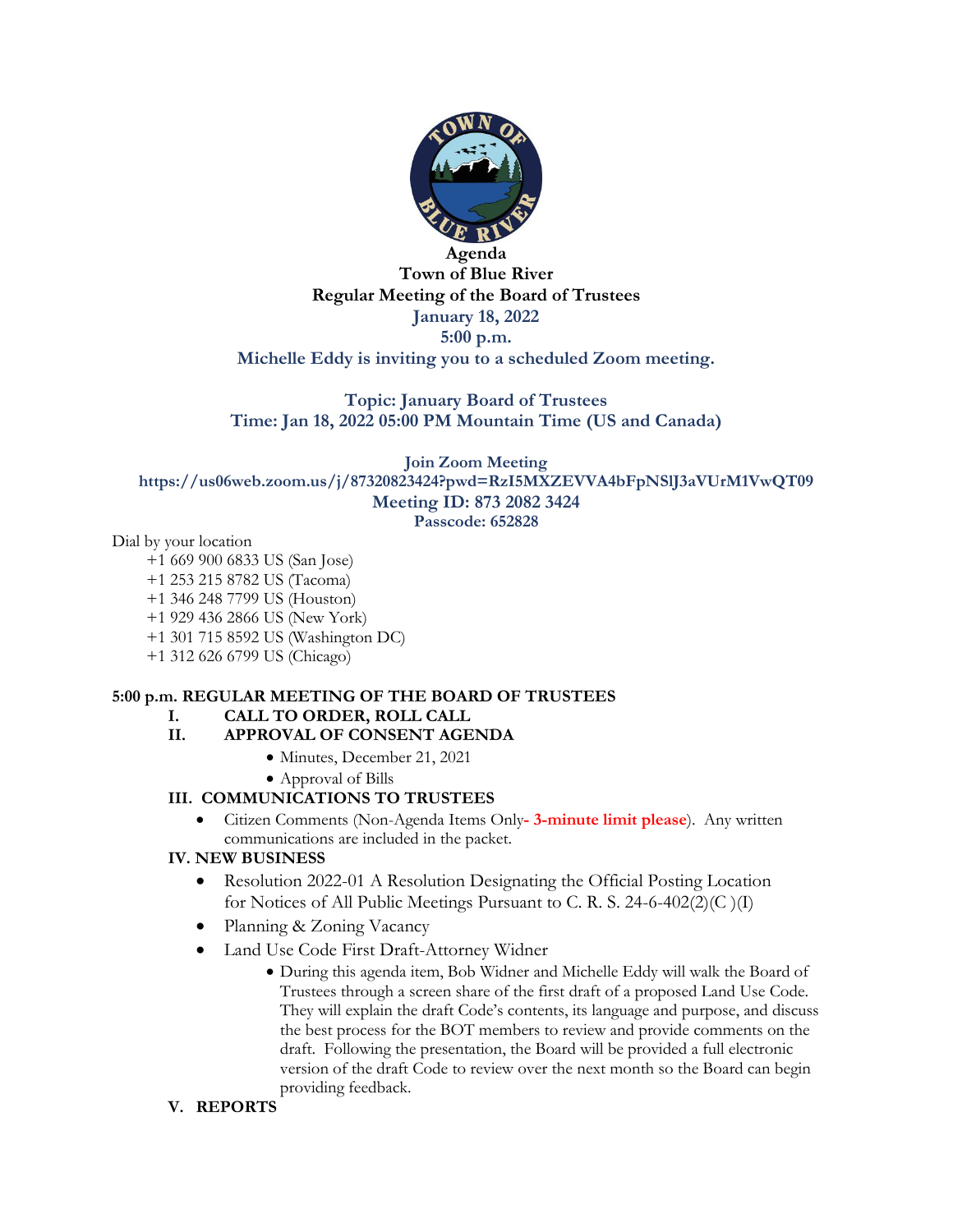- Mayor
	- Committees-Attendance and conflicts of interest
- Trustees
	- Citizen Advisory Committee-Trustee Finley
	- Open Space & Trails Committee-Trustee Dixon
	- Planning & Zoning-Trustee Robertson
	- Transit Authority-Trustee Pilling
	- Wildfire Council-Trustee Dixon
	- CDOT-Trustee Fossett
	- Upper Blue Planning Commission-Trustee Cleary
- Attorney's Report

#### **VI. OTHER BUSINESS**

#### **Next Meeting, Tuesday, February 15, 2022**

*Reports from the Town Administrator, Mayor and Trustees; Scheduled Meetings and other matters are topics listed on the Regular Trustees Agenda. If time permits at the work session, the Mayor and Trustees may discuss these items. The Board of Trustees may make a Final Decision on any item listed on the agenda, regardless of whether it is listed as an action item.*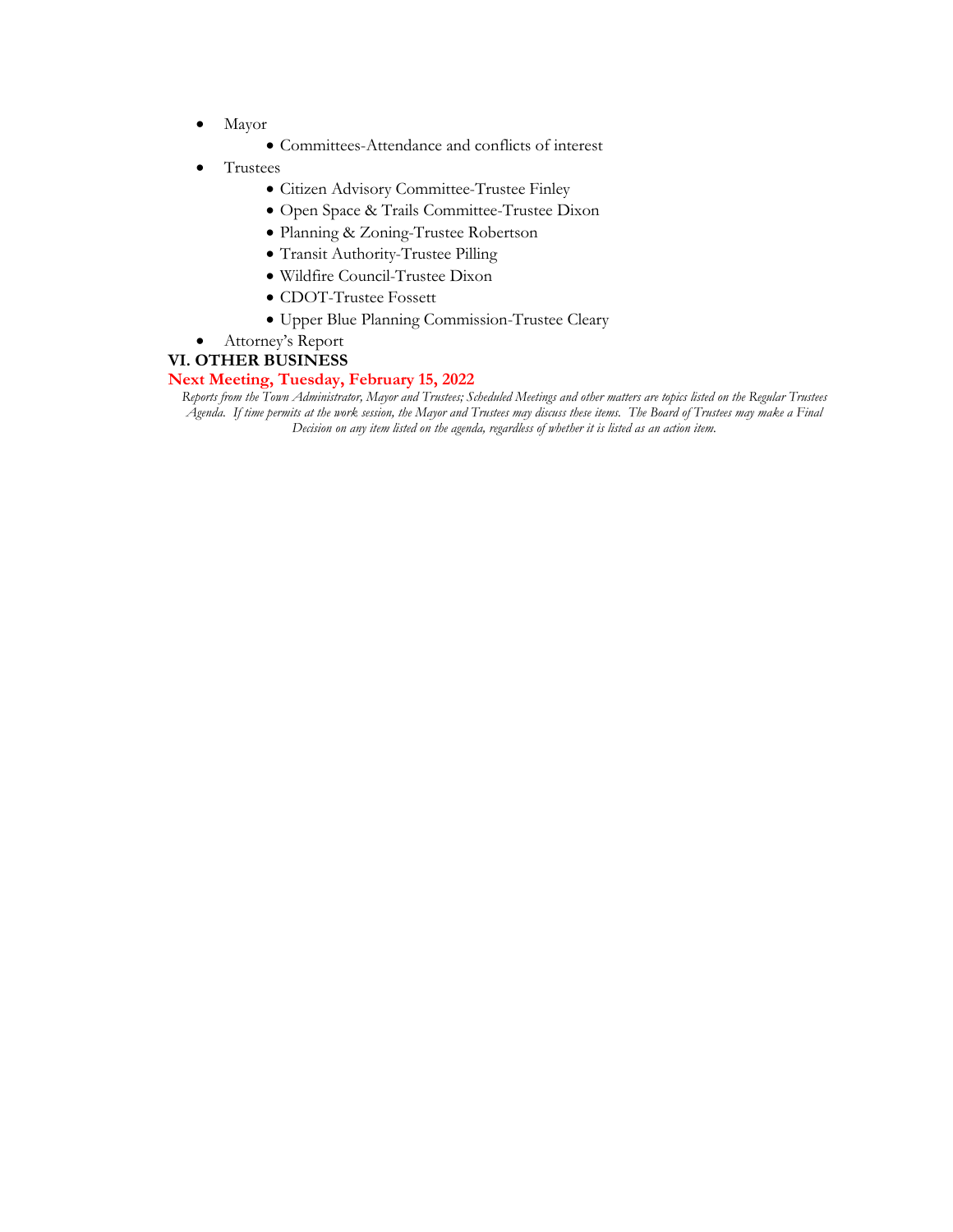

## **6:00 p.m. REGULAR MEETING OF THE BOARD OF TRUSTEES**

#### **III. CALL TO ORDER, ROLL CALL**

- **a.** Mayor Babich called the regular meeting of the Board of Trustees to order at 6:00 p.m.
- **b.** Roll Call
	- **i.** Mayor Toby Babich
	- **ii.** Dan Cleary
	- **iii.** Joel Dixon
	- **iv.** Kelly Finley
	- **v.** Ted Pilling
	- **vi.** Ken Robertson
	- **vii.** Fossett was excused. Also, present Town Manager Michelle Eddy; Town Attorney Bob Widner.

# **IV. APPROVAL OF CONSENT AGENDA**

- Minutes, November 30, 2021
- Approval of Bills-\$50,693.40
	- Trustee Pilling moved and Trustee Dixon seconded to approve the consent agenda. Motion passed unanimously.

## **III. COMMUNICATIONS TO TRUSTEES**

- Citizen Comments (Non-Agenda Items Only**- 3-minute limit please**). Any written communications are included in the packet.
	- Martie Semmer-Blue Grouse Trail. Remarked on work session minutes for citizen complaints on short-term rentals. She recommended a complaint hotline and asked for a temporary short-term tax on short-term.
		- Manager Eddy provided a response to the concern on a complaint hotline request.
	- Trustee Finley noted a need to address complaints without dispatch and recommended a wording and messaging solution. Manager Eddy noted procedures in place and will work on messaging. Chief Susic noted most issues are police response issue.
	- Trustee Pilling noted a need for enforcement as guest are arriving in the area for speeding.

## **IV. NEW BUSINESS**

- Resolution 2021-19 A Resolution of the Board of Trustees Authorizing A Mail Ballot Election April 5, 2022 And Setting Forth Other Details Relating Thereto
	- Trustee Finley moved and Trustee Cleary seconded to approve Resolution 2021-19 A Resolution of the Board of Trustees Authorizing A Mail Ballot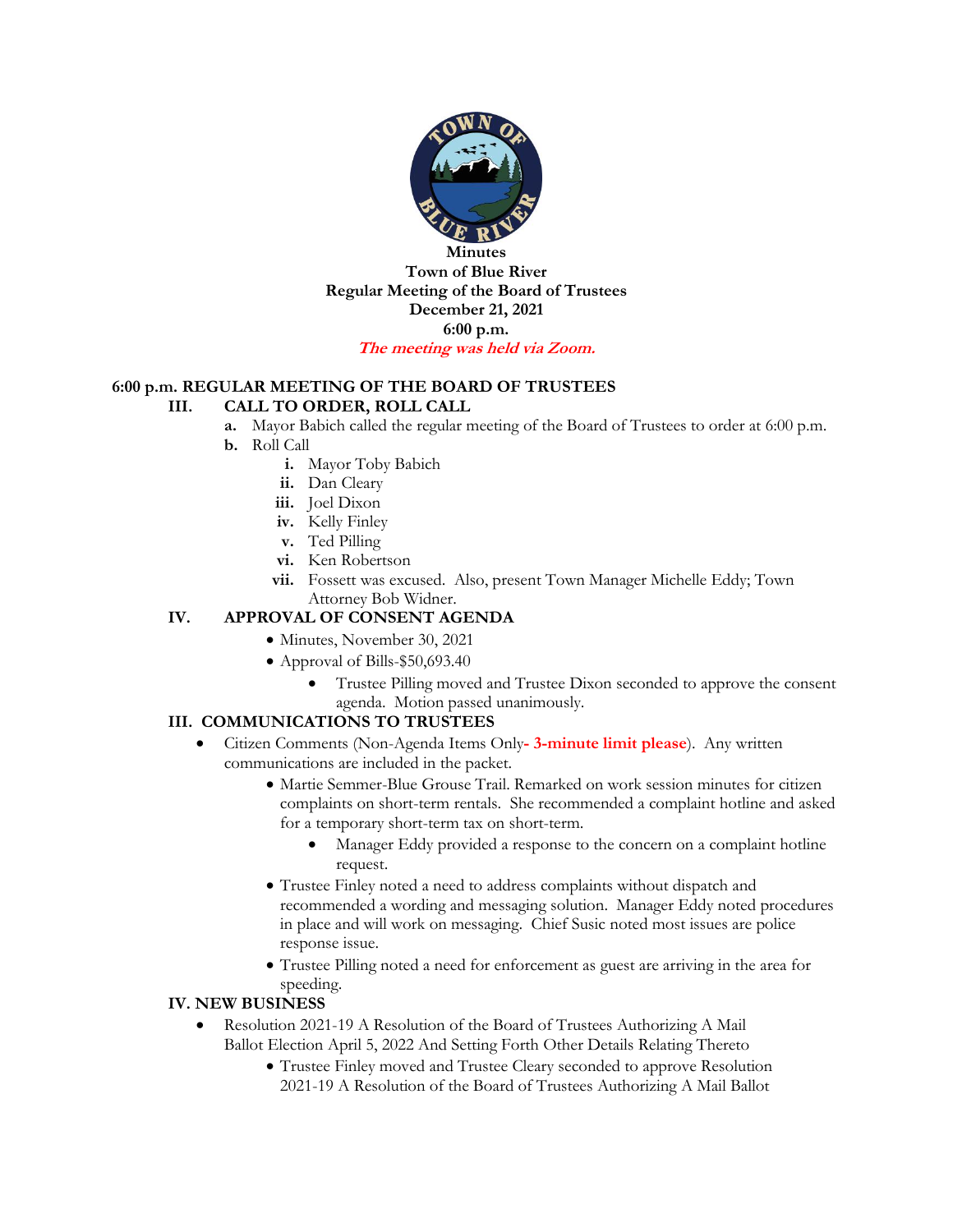Election April 5, 2022 And Setting Forth Other Details Relating Thereto. Motion passed unanimously.

- Resolution 2021-20 A Resolution Approving a Town Funding Match to the 457(B) Deferred Compensation Retirement Plans of Eligible Town Employees.
	- Trustee Robertson moved and Trustee Finley seconded to approve A Resolution Approving a Town Funding Match to the 457(B) Deferred Compensation Retirement Plans of Eligible Town Employees. Motion passed unanimously.
- Ordinance 2021-12 AN ORDINANCE AMENDING SECTION 18-7-30 OF THE BLUE RIVER MUNICIPAL CODE REGARDING AUTOMATIC SPRINKLER SYSTEMS IN RESIDENTIAL BUILDINGS AND AMENDING THE 2018 INTERNATIONAL RESIDENTIAL CODE
	- Town Manager Eddy noted memo from the Town Attorney's Office.
	- Trustee Pilling moved and Trustee Cleary seconded to approve Ordinance 2021-12 AN ORDINANCE AMENDING SECTION 18-7-30 OF THE BLUE RIVER MUNICIPAL CODE REGARDING AUTOMATIC SPRINKLER SYSTEMS IN RESIDENTIAL BUILDINGS AND AMENDING THE 2018 INTERNATIONAL RESIDENTIAL CODE. Motion passed unanimously.
- Road & Building Department Discussion
	- Manager Eddy reviewed staff report and provided information.
	- Trustee Robertson discussed building process and his challenges with the submittals and to work on a complete submittal process. He noted a need to step up with the reviews and sticking to the deadlines. He suggested to possibly requiring an architect submit applications as the remaining lots are challenging
	- Discussion of process and how things can be improved.
	- Discussion of a more detailed check list and pre-evaluation process.
	- Noted a need to push education to on the process.
	- Trustee Robertson asked to have Charles Abbott decide whether packets are completed and note staff.
	- Trustee Cleary stated a desire to have a person on staff to handle these issues in the future.
- Set Back Draft Ordinance
	- Attorney Widner provided background and information. He noted it is a intended to be a stop gap while the new Chapter 16 is being drafted and approved. He noted this is very basic and the new Chapter 16 will be more comprehensive.
	- Discussion to have Planning and Zoning review and provide the necessary feedback as well to consider community character in the future.

## **W. REPORTS**

- Mayor
- Trustees
	- Citizen Advisory Committee-Trustee Finley
		- Trustee Finley discussed the changes with chairs. Manager Eddy noted Tim West has been recommended by the Committee to serve as Chair and Noah Hopkins as Vice Chair.
		- Manager Eddy has sent out to the committee work on the short term rental questions for the survey on short-term rentals.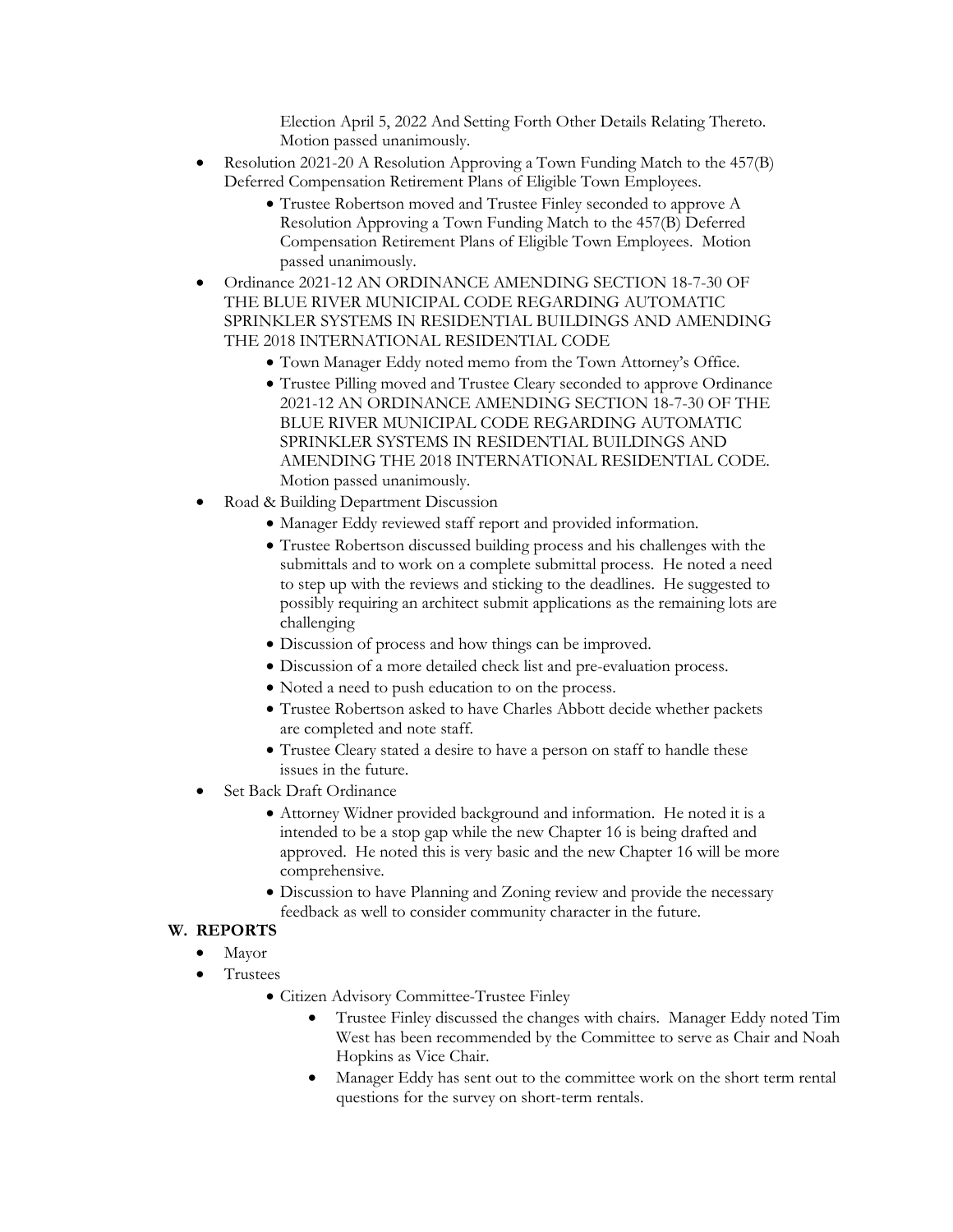- Trustee Finley moved and Trustee Robertson seconded to approve Tim West as Chair and Noah Hopkins as Vice Chair. Motion passed unanimously.
- Open Space & Trails Committee-Trustee Dixon
	- Trustee Dixon reviewed email communication received and request from the Committee.
		- a. The requests were reviewed. The intent of the communications piece was clarified to ensure that members were not stepping outside their roles in discussion with residents and to centralize the communication and to avoid speaking on behalf of the town binding the town to what was said. Committee member shouldn't commit to items nor to speak on behalf of the town unless it been authorized to do so. The intent is to set parameters as to what can be said/done. It was asked to have that language changed to state the above. It was noted that this has always been stated.
		- b. Discussion of how communications can work. Attorney Widner noted the committee should present to the Trustees the type of communication authorization they would like to seek.
		- c. Discussion of a need to clarify the committee's role and how all committees need to work.
		- d. Decision to leave the language as is but to clarify to the committee how it works. If a committee member is approached, they are advised to refer to town staff. Noting that there isn't a limiting of someone's ability to talk but limits how it happens.
		- e. Mayor asked for the Town Manager to provide direction and clarification.
		- f. The second request was to allow Mr. Semmer to serve on both Summit County and Blue River Open Space and Trails Committees. Discussion as to why the provision was included in the bylaws. Attorney Widner provided background and information as to why this was included and the potential of conflicting interest.
		- g. Noted that it needs to be reviewed by the Trustees. Attorney Widner noted the member would be trained on conflicts of interest by state law. Noted to bring it forward in January.
	- Trustee Dixon noted that the Committee reviewed the trail route and potential open space parcels.
- Planning & Zoning-Trustee Robertson
	- Trustee Robertson provided a review of the December approvals.
	- Manager Eddy noted Dan Farber has resigned leaving a position open. His position will be advertised.
	- It was noted that Tim Johnson was selected to serve as chair and Travis Beck as Vice Chair.
	- Trustee Cleary moved and Trustee Dixon seconded to approve Tim Johnson as Chair and Travis Beck as Vice Chair. Motion passed.
- Transit Authority-Trustee Pilling
	- Trustee Pilling reported there is no new report.
- Wildfire Council-Trustee Dixon
	- Trustee Dixon reported no new report.
- CDOT-Trustee Fossett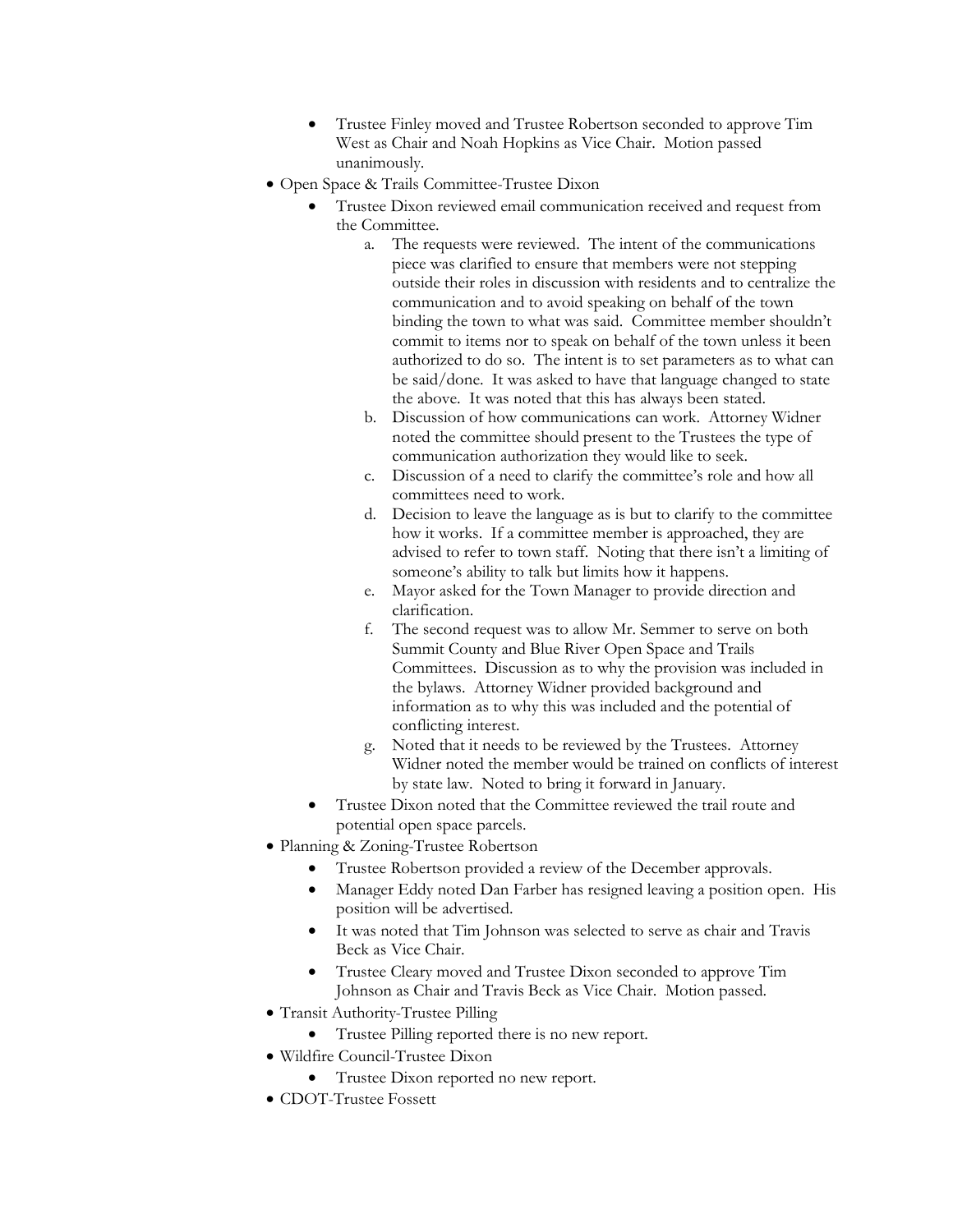- There was no report.
- Other Trustee Reports
	- Trustee Cleary asked about the change for records request for recordings and feels it should be available.
	- Discussion on common practice.
- Attorney's Report
	- Attorney Widner noted information pertaining to the new Chapter 16, 16A, 16B will be sent out to the Trustees for review.

# **VI. OTHER BUSINESS**

# **Next Meeting, Tuesday, January 18, 2021**

\_\_\_\_\_\_\_\_\_\_\_\_\_\_\_\_\_\_\_\_\_\_\_\_\_\_\_\_\_\_\_\_

There being no further business before the Board of Trustees, Trustee Finley moved, and Trustee Robertson seconded to adjourn the meeting at 8:35 p.m.

Respectfully Submitted:

Michelle Eddy, Town Clerk

*Reports from the Town Administrator, Mayor and Trustees; Scheduled Meetings and other matters are topics listed on the Regular Trustees Agenda. If time permits at the work session, the Mayor and Trustees may discuss these items. The Board of Trustees may make a Final Decision on any item listed on the agenda, regardless of whether it is listed as an action item.*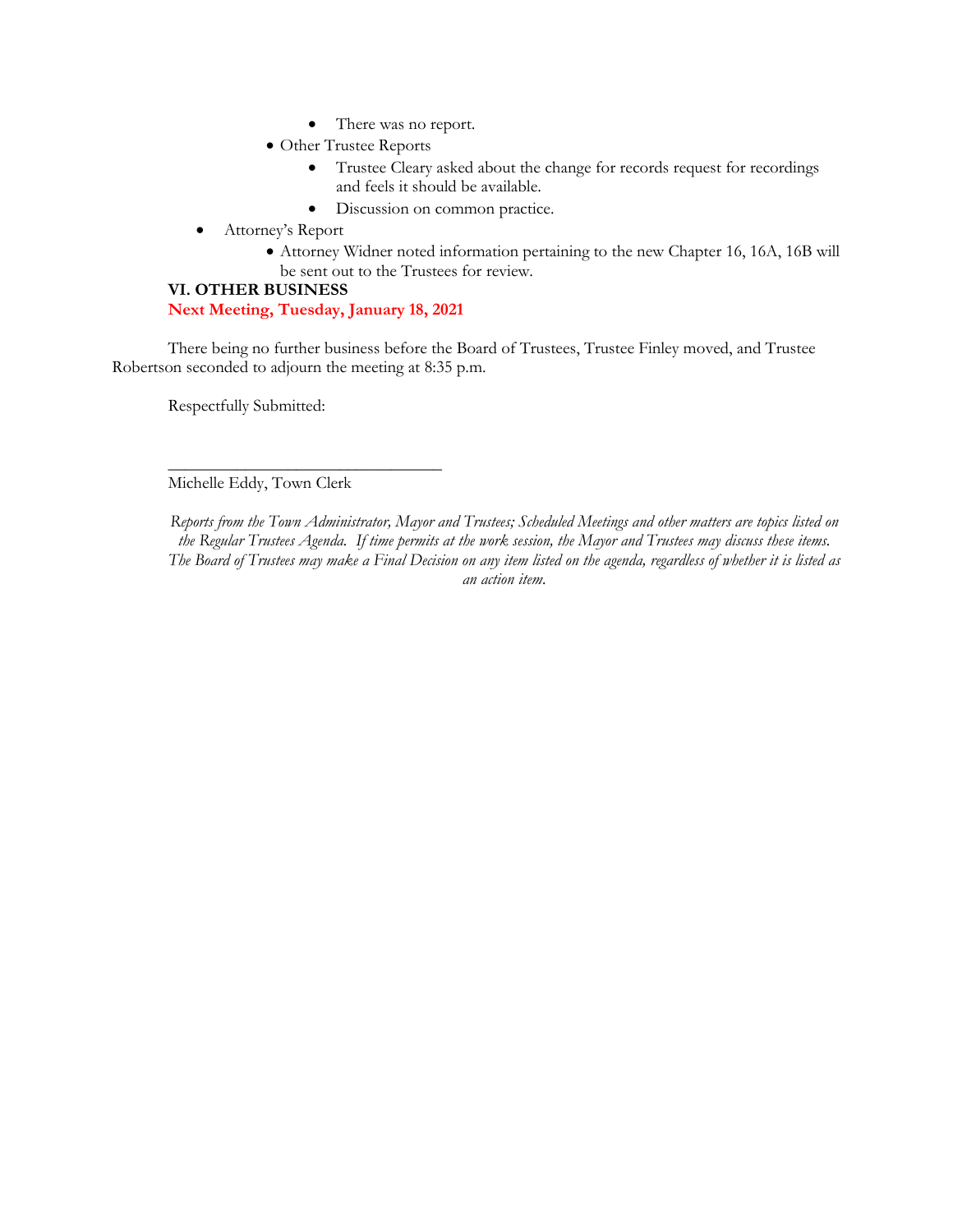# **TOWN OF BLUE RIVER, COLORADO RESOLUTION NO. 2022-01**

# **A RESOLUTION DESIGNATING THE OFFICIAL POSTING LOCATION FOR NOTICES OF ALL PUBLIC MEETINGS PURSUANT TO C.R.S. § 24-6-402 (2)(C)(I).**

# **BE IT RESOLVED BY THE BOARD OF TRUSTEES OF THE TOWN OF BLUE RIVER AS FOLLOWS:**

Section 1. Pursuant to C.R.S. § 24-6-402(2)(I), the Town of Blue River designates the following as the public posting place for all notices of Town public meetings as defined by the Colorado Open Meetings Law:

Blue River Town Website at [https://townofblueriver.colorado.gov](https://townofblueriver.colorado.gov/)

Section 2. Pursuant to C.R.S.  $\frac{24-6-402(2)(III)}{111}$ , the Town of Blue River designates the following as the public posting place in the event that the Town is unable to post notice of a public meeting at the Town's Website in exigent or emergency circumstances such as power outage or the interruption of internet service that prevents the public from accessing the notice online:

Blue River Town Hall at 0110 Whispering Pines Circle, Blue River, Colorado.

Section 3. Nothing in this Resolution shall preclude the Town from posting notice at additional locations as a courtesy to the public.

Section 4. The Town Clerk is hereby directed to provide to the Department of Local Affairs the address of the Town's website as required by to C.R.S. §24-6-402(2)(c)(III) and C.R.S. §24-32-116.

> ADOPTED the 18<sup>th</sup> day of January, 2022. BOARD OF TRUSTEES

> > \_\_\_\_\_\_\_\_\_\_\_\_\_\_\_\_\_\_\_\_\_\_\_\_\_\_\_\_\_\_\_\_\_\_\_

Mayor

Attest:

Town Clerk

\_\_\_\_\_\_\_\_\_\_\_\_\_\_\_\_\_\_\_\_\_\_\_\_\_\_\_\_\_\_\_\_\_\_\_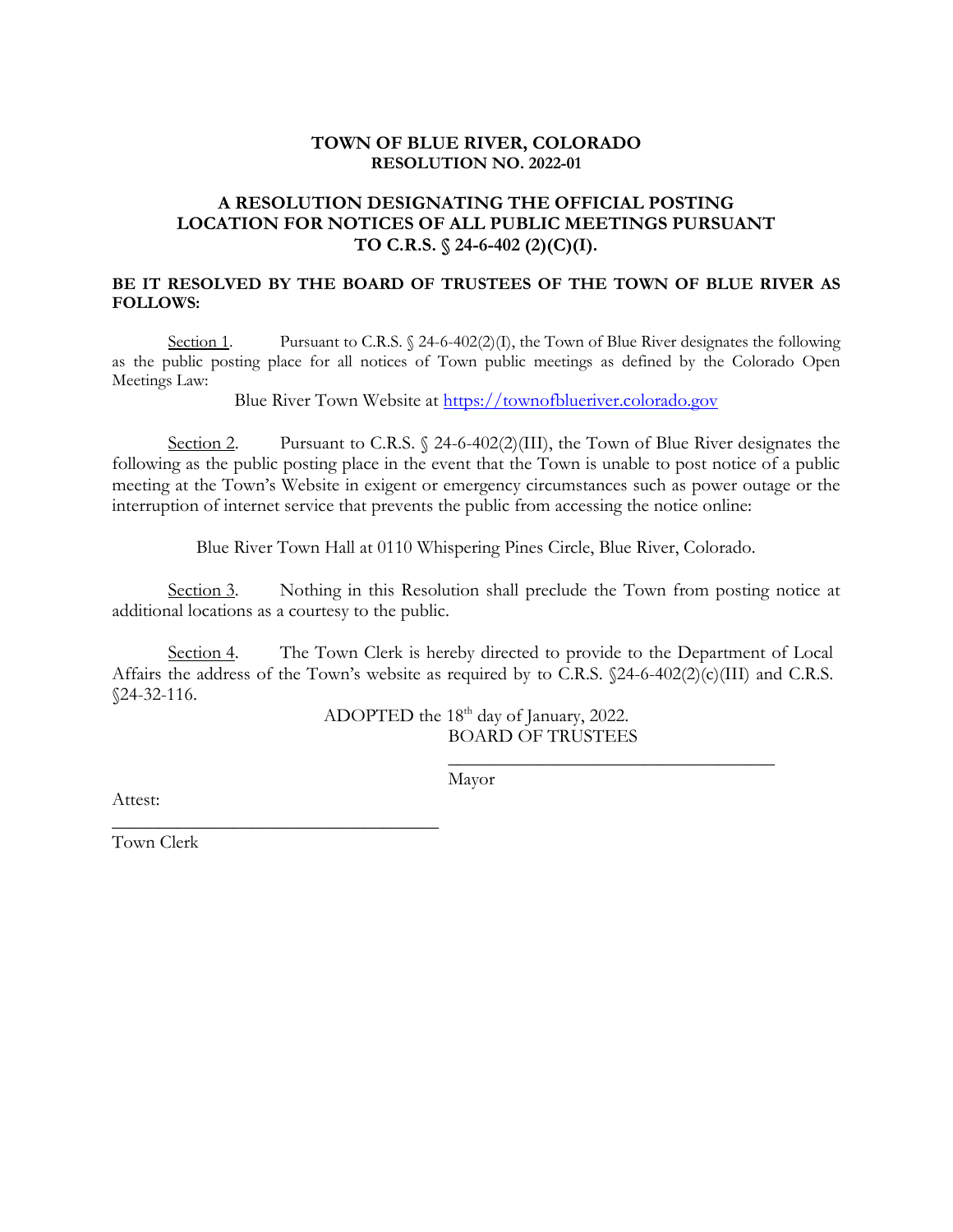

# Town of Blue River

# **Planning & Zoning Commission Application**

Name: **Bevan Hardy** Blue River Address 809 Blue River Road Breckenridge 80424\_ **Phone Number** 9703906626 **Email \_\_Bevan@mymountainhome .net\_\_\_\_\_\_\_\_\_\_\_\_\_\_\_\_\_\_\_\_\_\_\_\_\_\_\_\_\_\_\_\_\_\_\_\_\_\_\_**

# **How long have you lived in Blue River? \_\_\_21 years\_\_\_**

**Why are you interested in participating on this Committee?**

After my positive experience on the Comprehensive Planning Committee update last year. I would like to add a view to planning and zoning aligned with Blue River Comp Plan. I believe the last year of meetings and input from fellow residents will enable me to be a steward for their vision for Blue River.

# **What skill do you bring to the Committee?**

A Real Estate background, communication and listening skills. An up to date knowledge of market conditions and our residents vision for Blue River going forward.

## **If appointed are you able to attend month meetings for the full term?**

**Yes I will be available either in person or via zoom**

**P.O. Box 1784, Breckenridge, CO 80424**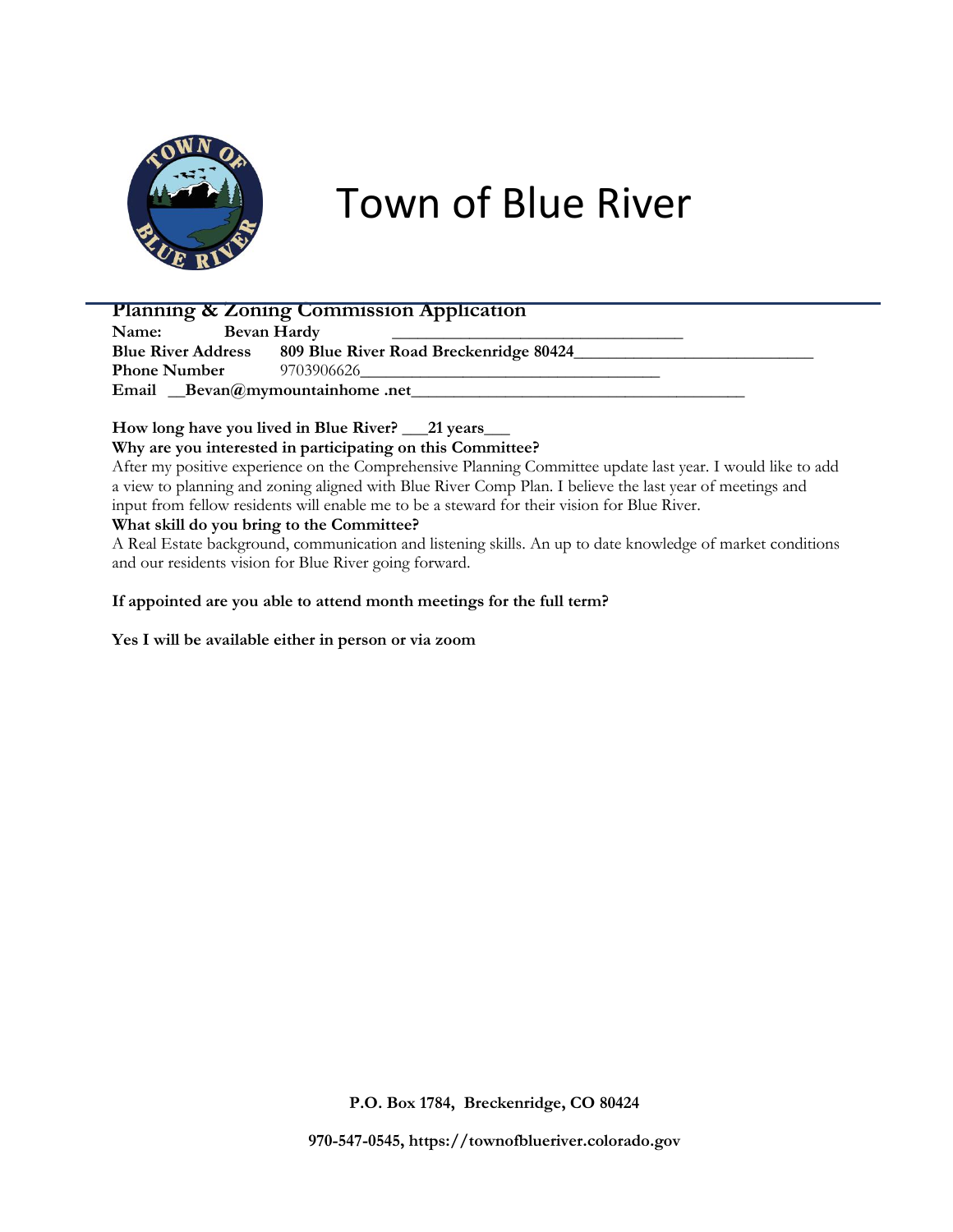

**Blue River Staff Report** January 2022

Blue River, Constantinople, Constantinople, Constantinople, Constantinople, Constantinople, Constantinople, Co<br>En 1970, Constantinople, Constantinople, Constantinople, Constantinople, Constantinople, Constantinople, Const

Town of Blue River **1970-547-0545** 

0110 Whispering Pines Circle michelle@townofblueriver.org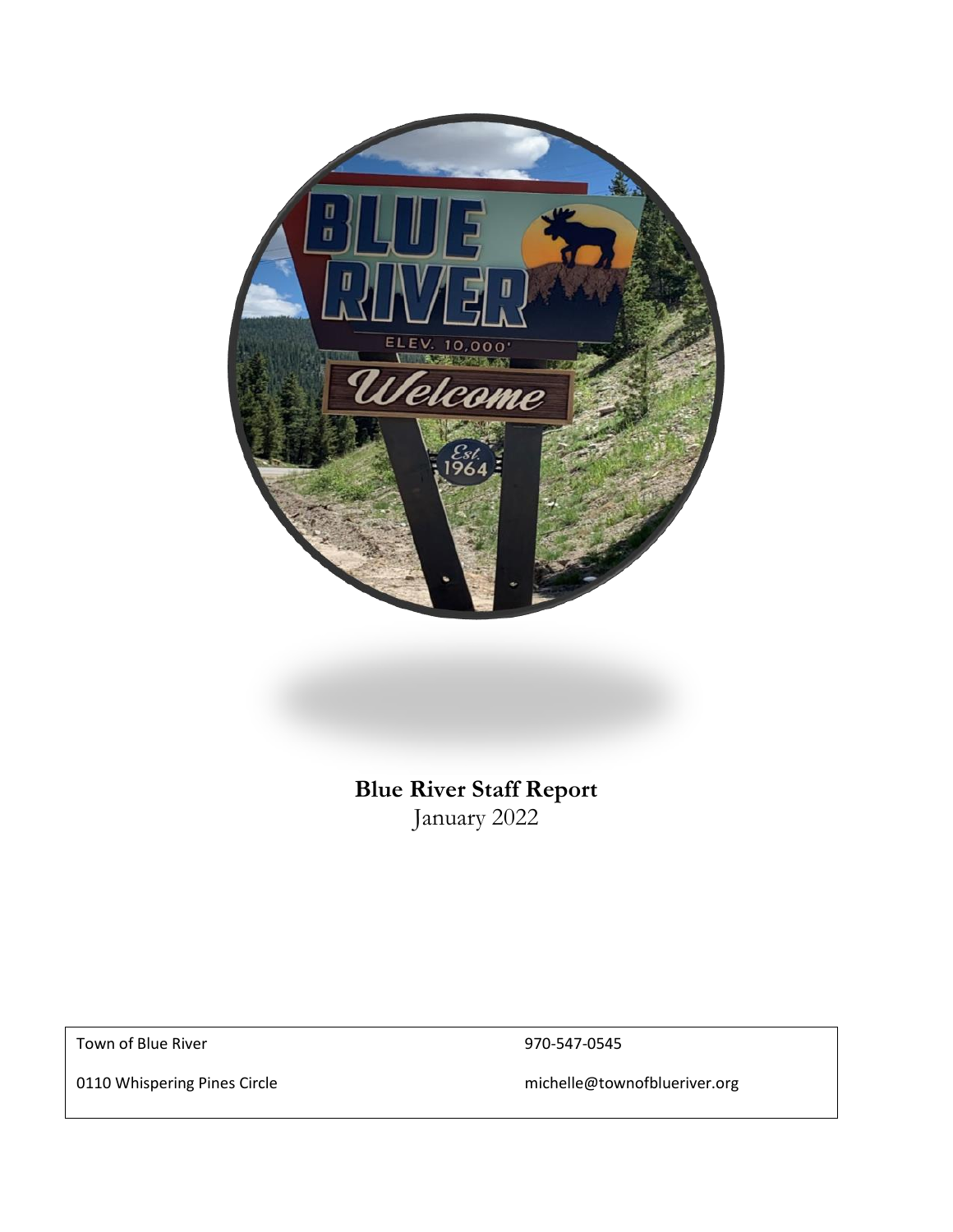

# **Communications & Happenings**

# • **Short Term Rental Renewals**

- o There have been 164 renewals. Two licenses were voided and cancelled due to lack of paperwork and payment. Twelve licenses have been issued since January 1st . Total there are 174 current licenses.
- o The Citizen Advisory Committee has developed a survey that will be distributed Friday, January 17, 2022, and will run until February 18, 2022. Postcards will be sent to those homeowners with no email address. The survey is restricted to homeowners/residents.

## • **2022 Election**

o The Town of Blue River will hold a mail ballot election April 5, 2022. There are three Trustee seats up for election: Dan Cleary; Ken Robertson and Ted Pilling. Petitions may be picked up at Town Hall by appointment beginning January 4, 2022. All petitions are due back to Town Hall by 5:00 p.m. January 24, 2022. Information is posted online.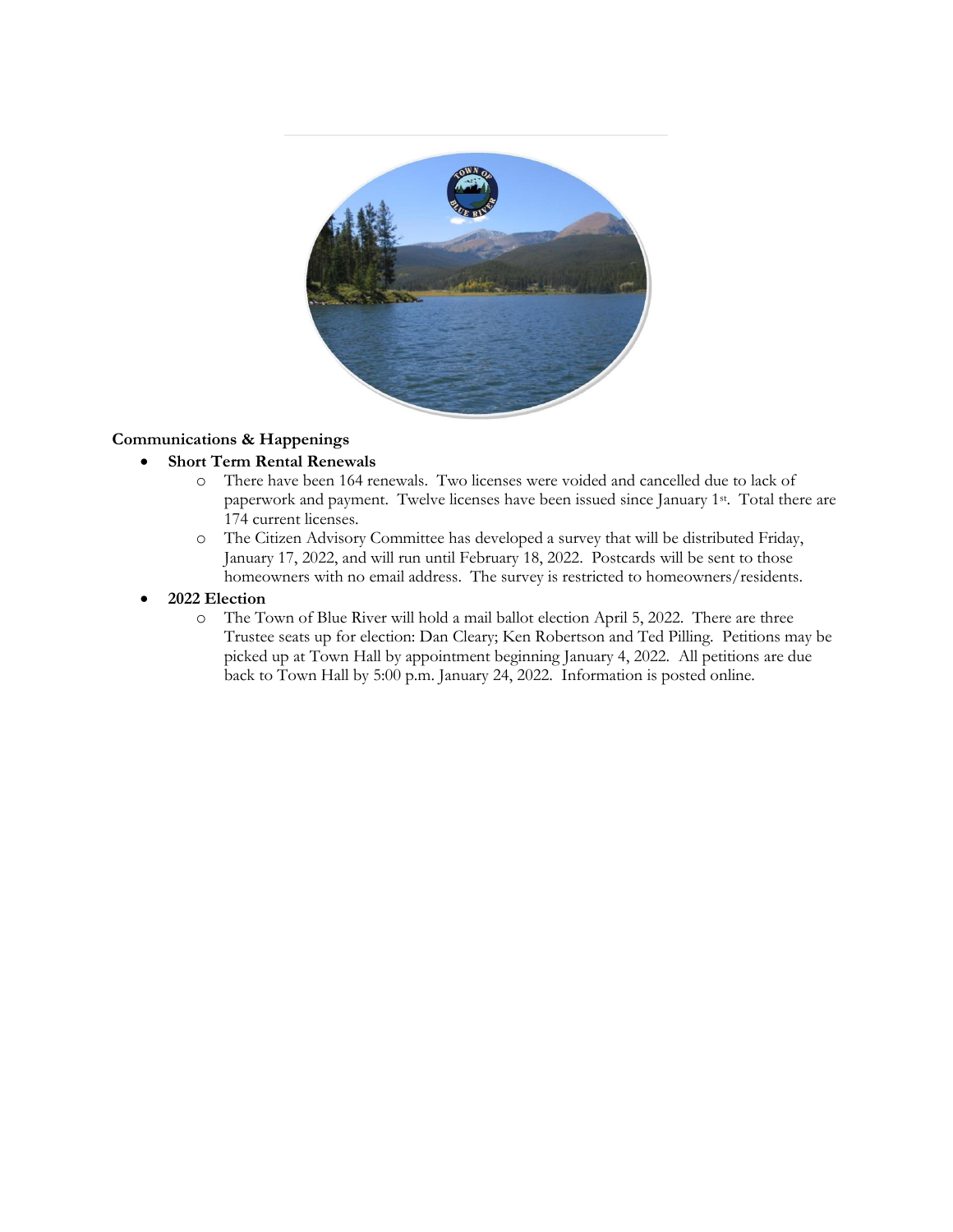# **Town Statistics**

▪

Facebook Page Likes

Town-1,296

Police Department-910

Instagram-1008 followers

**Business Licenses-250**

**Lodging Registrations-174**

# **Building Statistics**

Blue River News-1,082 **December**

**Permits Issued: 14**

**YTD: 235**

**Inspections: 7**

**New Construction 2021: 9**

**Certificates of Occupancy: 7**

# **Municipal Court**

# **December 2021/January 2022**

Total tickets written for December Court: 17

Total on the January Docket: 9

Total January Failure to appear(s): 0

Total January OJW(s): 0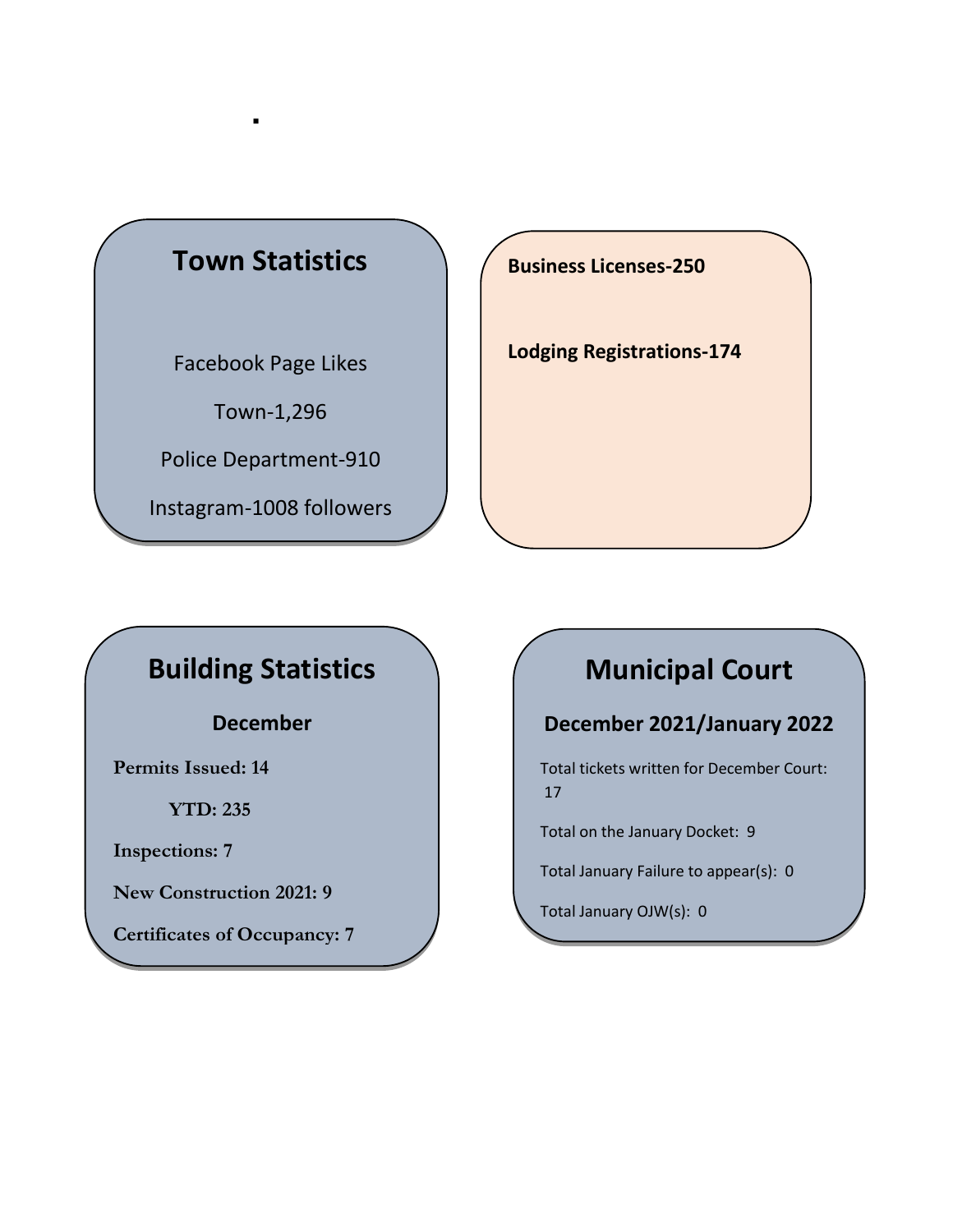

**For the month of December 2021:**

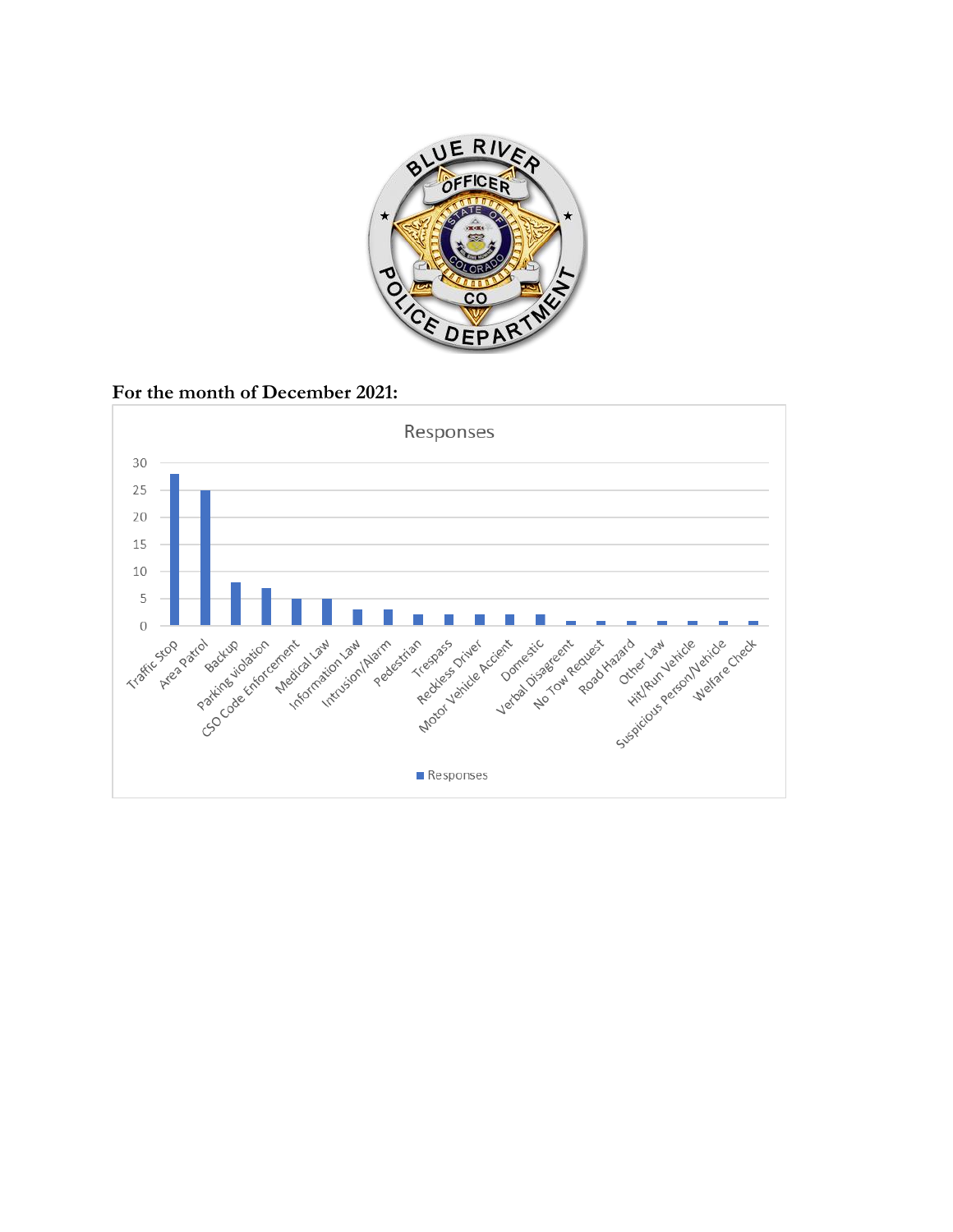

For the month of December, the Blue River Police Department recorded 108 incidents. We have seen an increase in back up calls, especially south of Blue River (Hoosier Pass). All departments within the County are experiencing manpower shortages due to the increased numbers in COVID cases. All law enforcement agencies are working together to compensate for these shortages. We had two confirmed cases of COVID 19 among our staff. Both officers are well and are returning to full duty.

#### **Training**

 All officers completed their mandatory yearly training requirements and are following the State mandate.

## **Critical Statistics Incident numbers**

- 1. Presentation of Weapons  $-0$
- 2. Uses of Force  $-0$
- 3. Vehicle Pursuits 0

#### **Public Safety**

With the new surge in COVID cases, I issued a new administrative order, limiting numbers of traffic stops as well as limiting personal contact with community. As of right now, are department office is accessible only to the members of the Blue River Police Department. The biggest issue we are facing as of right now is staffing at the 911 center. They are down to four dispatcher and have requested help from other 911 centers within the State. All Chiefs and Sheriff are meeting on January 15, 2022 to address this shortage issues. I am anticipating all law enforcement agencies limiting numbers of traffic stops as well as huge increase in MDC (mobile dispatch center) usage. Detox and Jail also changed their standard operational procedures. Detox is accepting only two clients instead of five. Jail is accepting only mandatory arrests (DV, violation of restraining order, warrant outside our judicial district, etc.). We have already experienced issues with these new administrative changes within Jail. Our officer responded to a dui crash, and after completing the investigation Officer learned that Jail and Detox would not accept this person. All hotels within County were booked in and there was no one to pick up this intoxicated person. Since this crash happened at night during a storm, officer brought back this person to the Blue River Police Department and had to watch over her until she sobered up. This is only one instance of the issues associated with recent COVID surge.